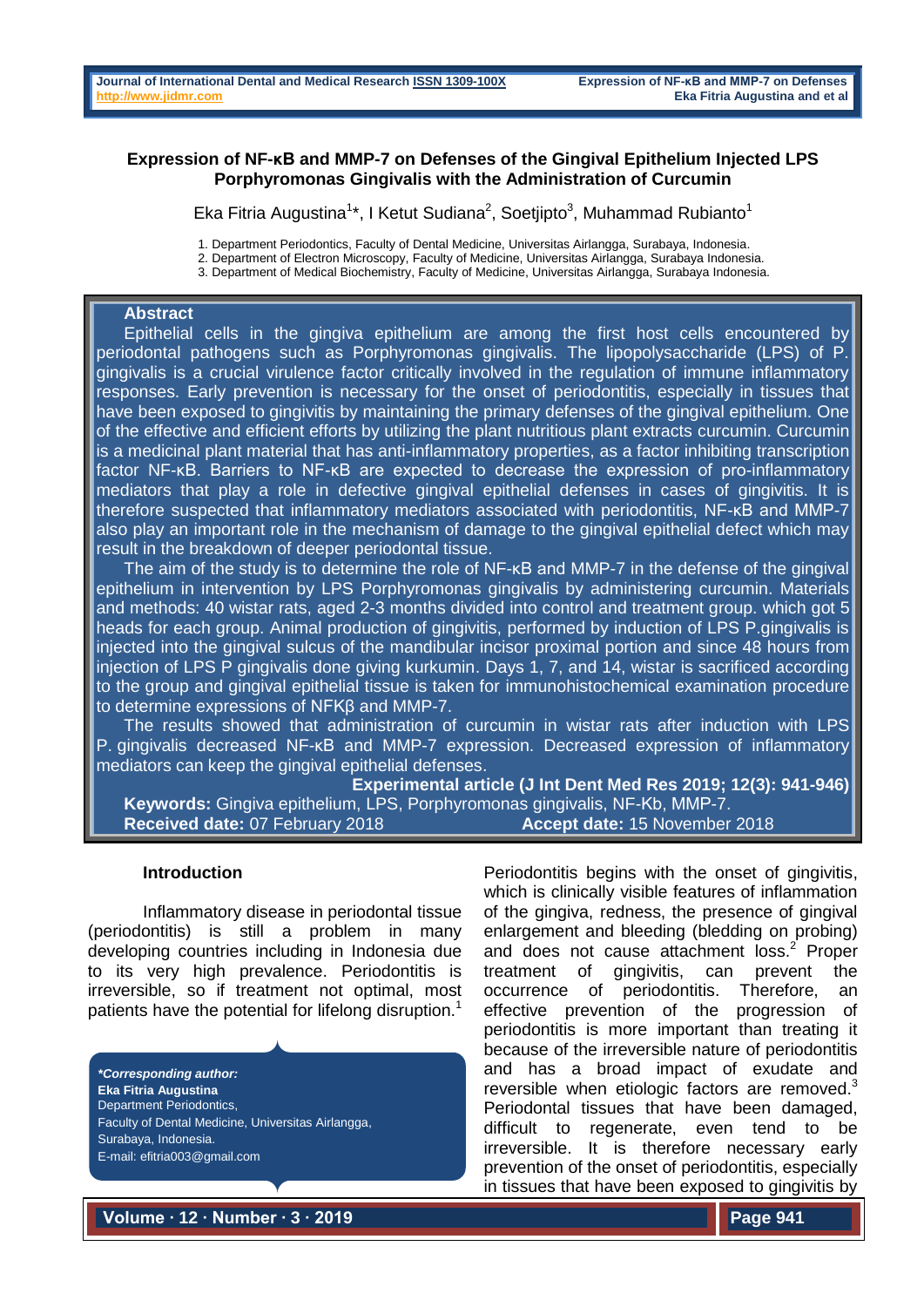maintaining the primary defenses of the gingival epithelium.

Various efforts have been made in the treatment of periodontitis, among others by the use of local or systemic antibiotics, periodontal surgery, but the results are still less satisfactory. One of the effective and efficient efforts by utilizing the plant nutritious plant extracts. One of the plant extract is efficacious as a drug that is turmeric (Curcuma longa). The main active ingredient of turmeric is curcuminoid. The main content of curcuminoid from turmeric is curcumin, which is the most active ingredient.<sup>4</sup> Various studies have shown that curcumin has antioxidant, anti-inflammatory, and anti-cancer properties. 5,6 The role of 1% curcumin as subgingival irrigation can lead to a decrease in gingival inflammation with bleeding on probing indicators. 7

The fact that prevalence periodontitis in remains high, the ideal strategy for reducing its prevalence is with prevention. In theory, the defect of gingival epithelial occurs due to invasion of bacteria, causing inflammation, so one of the prevention efforts by giving antiinflammation, one of the alternatives is the plant nutritious plant extract. Curcumin is a medicinal plant material that has anti-inflammatory properties, as a factor inhibiting transcription factor for NF-κB. <sup>4</sup> Barriers to NF-κB are expected to decrease the expression of pro-inflammatory mediators that contribute to damage to the gingival epithelial defenses in cases of gingivitis. With efforts to prevent the occurrence of periodontitis in cases of gingivitis, it is expected cases of periodontitis decreased more, and cases of gingivitis can become a reversible healthy. This thought arises because the defective process of gingival epithelial defenses occurs in the inflammatory process. It is therefore suspected that inflammatory mediators associated with periodontitis, NF-κB and MMP-7 may also play an important role in the mechanism of damage to the gingival epithelial defect which may result in the breakdown of deeper periodontal tissues.

# **Materials and methods**

This study was an experimental study in vivo using a 20-week-old white rats (Rattus norvegicus) male, weighing 325-350 grams, was obtained from the Biochemistry Laboratory of the

Faculty of Medicine, Airlangga University, Surabaya. The research design used is randomized control design. This study received ethical approval from The Ethical Committee of Dental Research Airlangga University 2017. Animals were divided into 4 groups: group K  $(n = 5)$  control group without treatment, sacrificed on the first day. Animal model gingivitis without treatment group  $K1$  (n = 5) was sacrificed on the first day, group  $K2$  (n = 5) was sacrificed on day 7, group K3 ( $n = 5$ ) was sacrificed on day 14 and group  $K4$  ( $n = 5$ ) with the provision of corn oil as a curcumin carrier sacrificed on day 14. Animal model gingivitis with treatment of curcumin, group  $P1$  (n = 5) sacrificed on the first day, group P2 ( $n = 5$ ) sacrificed on day 7, group P3 ( $n = 5$ ) was sacrificed on the 14th day. Curcumin is obtained from Tokyo Chemical Industry, purity is 95%. Preparation of 1% curcumin solution using curcumin in powder form which has been standardized and certified, using solvent corn oil as a carrier, curcumin powder weight 1 gram then dissolved in corn oil until 100 ml. Gingival epithelial tissue was taken for immunohistochemi cal procedures to determine the expression of NF-κB and MMP-7.

Animal production of gingivitis, performed by induction of LPS P. gingivalis, injected into the gingival sulcus of the mandibular incisor proximal portion. Each experimental animal injected by LPS P. gingivalis with volume 10 μl and concentration 1 mg/ml with syringe tuberculin 1 cc/ml (terumo) and needle 30 G  $(BD).<sup>8,9</sup>$ Consecutive days and since 48 hours of injection of LPS P. gingivalis, curcumin is given.<sup>10</sup> Curcumin active ingredients derived from turmeric rhizome (Curcuma longa) in the form of certified powder, from Tokyo Chemical Industry. Curcumin is made in concentrations of 1% in corn oil, administered 0.03 ml (30 μl), twice daily for 2 weeks, topically on the gingival sulcus of the mandibular incisor proximal portion.

Immunohistochemical staining used in this study was for the examination of NF-κB and MMP-7 expression from gingival tissues of the mandibular incisor. The primary antibodies NFκB were purchased from Santa Cruz Biotechnology (NFκB p65 (F-6): sc-8008) and MMP-7 from Biossantibodies (bs-0423R-HRP). Histologic samples of the gingival epithelium performed immunohistochemical tests for NF-κB and MMP-7. Statistical analyses were performed using SPSS software version 21. All data were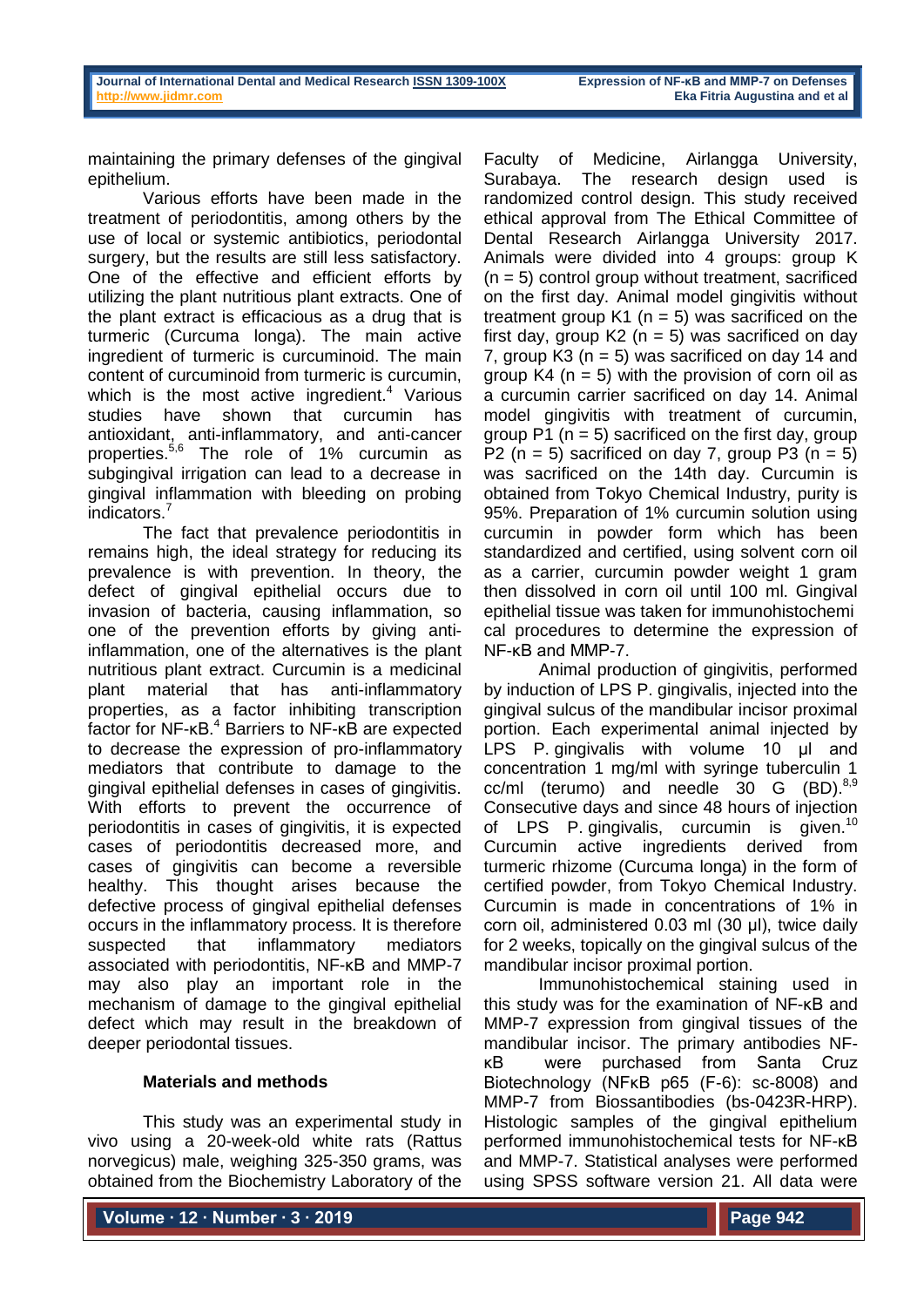expressed as mean ± standard deviation (SD). Differences between experimental groups were analyzed with ANOVA. A *p* value < 0.05 was considered statistically significant.

## **Results**

NF-κB and MMP-7 expression in response to LPS P. gingivalis stimulation and with the curcumin administration, determination by immunohistochemical examination procedured in gingival epithelial. Based on immunohistochemical examination, increased expression of NF-κB and MMP-7 after treatment of LPS P. gingivalis.

Immunohistochemical measurement of of NF-κB and MMP-7 showed the following results:



**Figure 1.** Increased MMP-7 Expression in LPS Pg Treatment Group on Day 1 and Day 7 Then Decreased at Day 14 (Red Line). Compared with the Gray Line Showing Decreased MMP-7 Expression in the LPS Pg + Curcumin Treatment Group on Days 1, 7 and 14. Blue Dots Showed MMP-7 Expression in the Control Group.

Furthermore, the results of ANAVA test comparing between group, both on NF-κB and MMP-7 expressions demonstrated  $p < 0.05$ indicating that significant difference.



**Figure 2.** An Increase in NF-Κb Expression in the LPS Pg Treatment Group (Red Line), Compared with Control Group (Blue Dot). Compared with Grey Line That Showed Decreased and Lower NF-Κb Expression in the LPS Pg Treatment Group on Day 1, 7 and 14. The Blue Dot, Showed NF-Κb Expression in the LPS Pg on Control Group.



**Figure 3.** Histological Compared oo **A:**  Normal Appearance in the Control Group (Original Magnification, × 400), Epithelial Cells and Few Inflammatory Cells **B:** Moderate Inflammation Histological Appearance in the LPS Pg Group. **C:** Severe Inflammation Histological Appearance in the LPS Pg Group. **D:** Mild Inflammation Histological Appearance in the LPS Pg Group Administered Curcumin.

Immunohistochemical staining MMP-7 in the gingiva epithelial after injection LPS P. gingivalis administered curcumin.



**Volume ∙ 12 ∙ Number ∙ 3 ∙ 2019**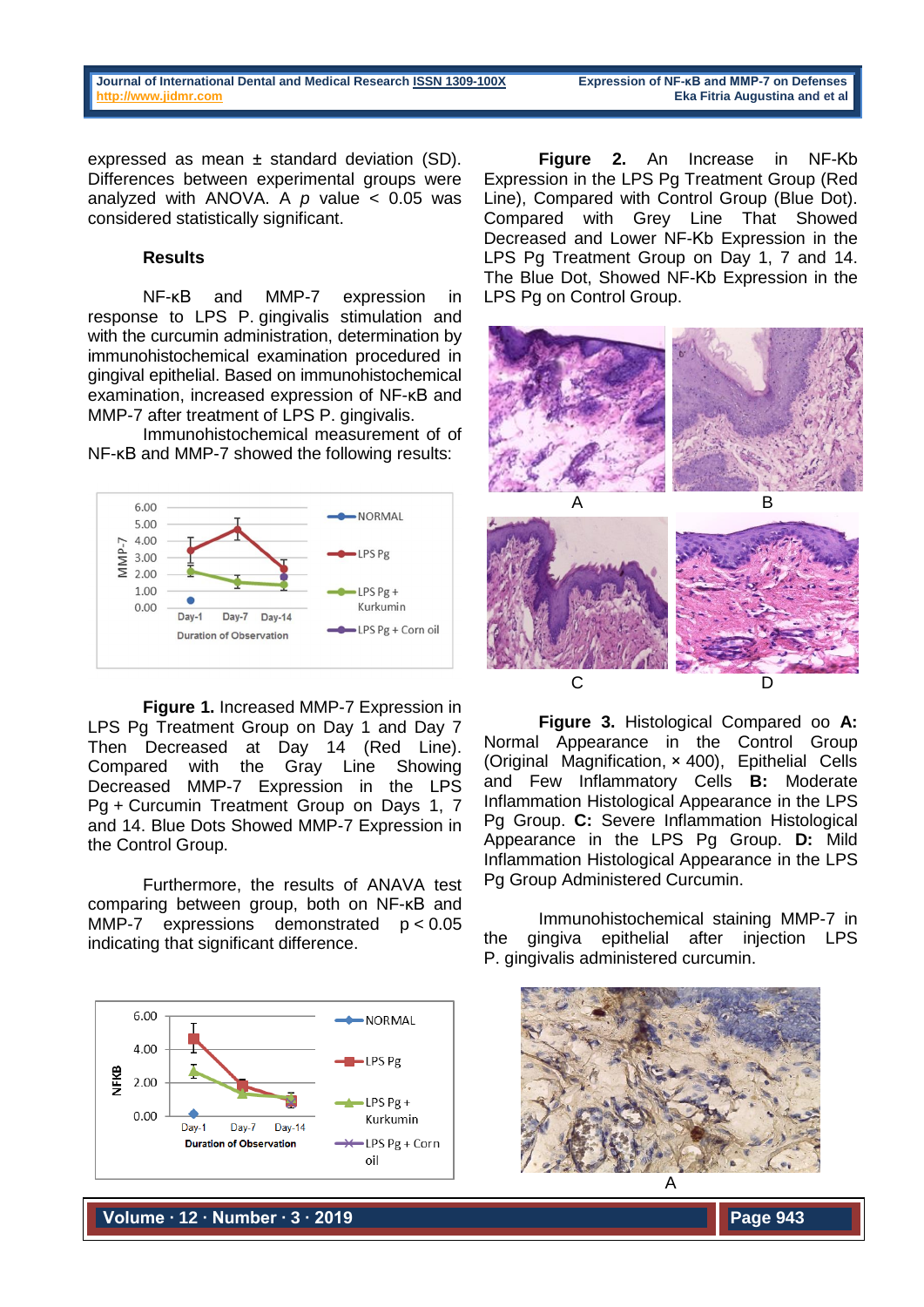





**Figure 4.** Immunohistochemical Staining MMP-7 in the Gingiva Epihelial After Injection LPS Pg Administered Curcumin. MMP-7 Expression in Control Group (A), in LPS Pg Group (B), in LPS Pg and Administered Curcumin (C), and in Corn Oil LPS Pg Group (D).

Immunohistochemical staining for NF-κB in the gingiva epihelial after injection LPS P. gingivalis and administered curcumin





**Figure 5.** Immunohistochemical Staining NF-Κb in the Gingiva Epihelial After Injection LPS P. Gingivalis Administered Curcumin. NF-Κb Expression in Control Group (A), in LPS Pg Group (B), in LPS Pg and Administered Curcumin (C), and in Corn Oil LPS Pg Group (D).

# **Discussion**

In the present study, we analysed NF-κB and MMP-7 expression in the gingiva epihelial of the anterior lower incisor after injection LPS P. gingivalis*.* P. gingivalis is an anaerobic gramnegative bacteria that is involved in the pathogenesis of periodontitis. Lipopolysaccharide from P. gingivalis is the key leading cause of periodontitis.<sup>11</sup> LPS is a bioactive component and can induce IL-1 and mononuclear cell immunoregulation in multiple doses of pg/ml.<sup>12</sup>

**Volume ∙ 12 ∙ Number ∙ 3 ∙ 2019**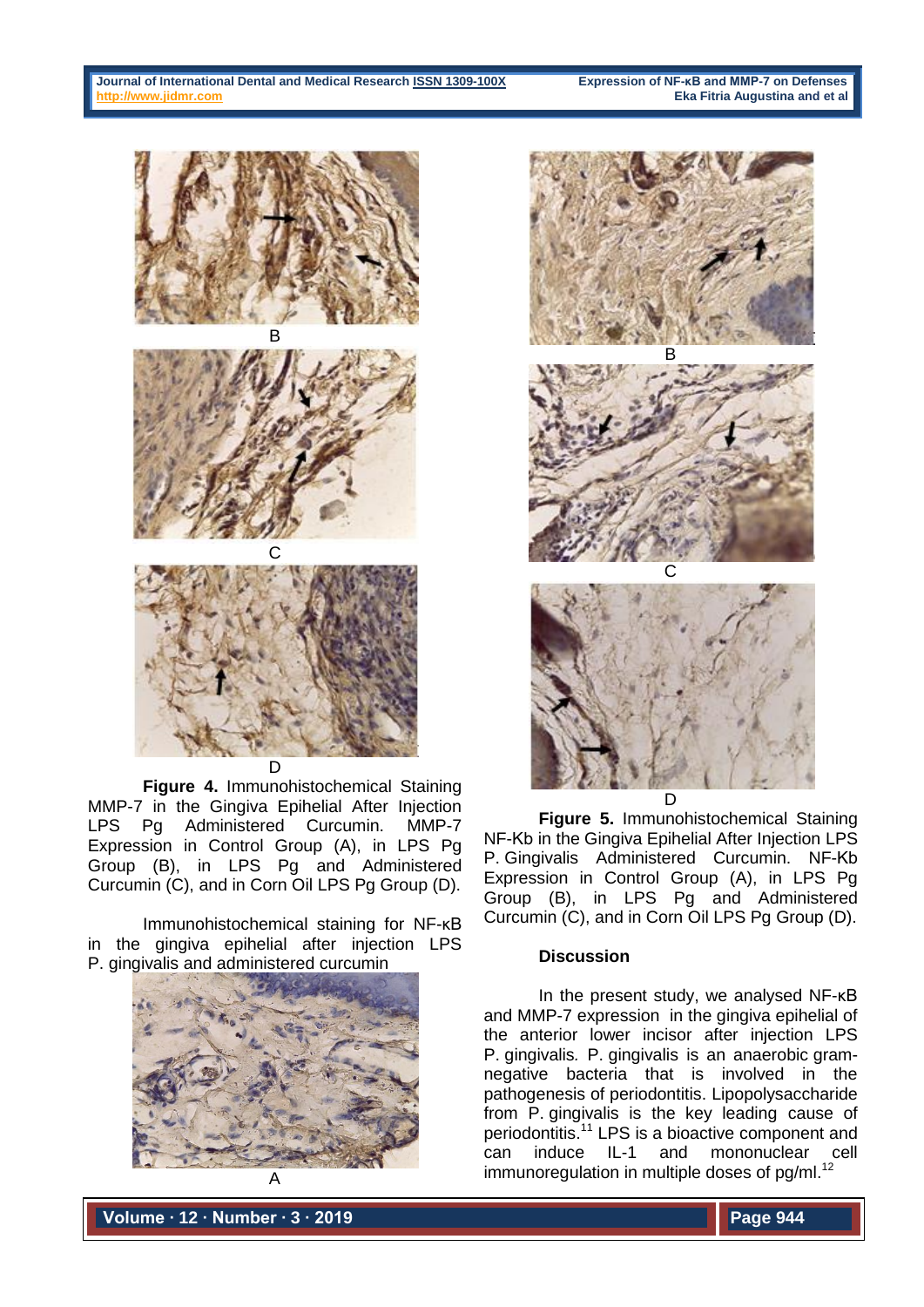All of the animals in the positive (LPS Pg) group showed macroscopic signs of inflammation, which was confirmed by histological examination. These findings are consistent with those of the study by Dumitrescu *et al,* 2004. <sup>13</sup> Several studies have used LPS to induce periodontal inflammation in rats.<sup>14</sup> Topical application of LPS results in typical inflammatory changes such as junctional epithelial disruption, infiltration of leukocytes and oedema of the subepithelial connective tissue. We found that the expression of NF-κB and MMP-7 in the positive (LPS Pg) group were higher than those in the negative group. We also found NF-κB and MMP-7 levels in the LPS Pg group were higher than the treatment group of LPS Pg given curcumin. Similarly, Araghizadeh et al, found that the levels of IL-1β and TNF-α in the positive control group were higher than those in the negative control group. Enrico G, *et al* reported increases in LTB4, PGE2, PGF2α and PAF after LPS injection.<sup>15</sup>

LPS serves to integrate bacterial structures and protect bacteria from the system host immune defenses consisting of lipids A, O antigens and oligosaccharides bonded together is the main structure of gram-negative bacteria cell wall. Lipid A can trigger an inflammatory response. LPS is endotoxin because LPS binds to the CD14 receptor which is the cell surface receptor on macrophages or monocytes. LPS is able to activate the innate immune system to stimulate Toll-Like Receptor-4 (TLR4) which is a protein on surface cells that can recognize bacterial products. 16

In periodontal disease the most important pathways include the mitogen activated protein kinase (MAPK) and janus tyrosine kinase-signal transducer and activator of transcription (JAK/STAT).<sup>17</sup> NF-κB was first identified as a transcription factor that binds to a 10 base pairs (bp) DNA element in kappa immunoglobulin light chain enhancher in B cells. The NF-κB family of transcription factors has been shown to be involved in many different pathways and has a central role in regulating the expression of a wide variety of genes that control both innate and adaptive immune responses. NF-κB under normal circumstances is found in inactive form in the cytoplasm as a p50/p65 heterodimer that binds to the IκBa inhibitor unit. Signals from pathogens will activate complex IκBa kinase so that IκBa is phosphorylated which subsequently undergoes ubiquitinization and degrades sub unit

by proteasome. This results in increased transcription activity, so that NF-κB expression also increases in the LPS P. gingivalis group. Activation of the NF-κB pathway occurs in the presence of many pro inflammatory mediators present in large quantities in tissues with periodontal diseases such as bacterial LPS, TNF-α, IL-1, MMPs, COX-2 and inducible nitric oxide synthase (iNOS). $18$  In this study, MMP-7 expression also showed increased in LPS group. This suggests that there is a role of MMP-7 in the gingival epithelium that is inflamed by invading pathogenic bacteria. MMP-7 plays a role in the mucosal immune response and its expression increases rapidly in the attacked epithelium.<sup>19</sup> This increase in MMP-7 expression can be caused by exposure to LPS P. gingivalis thus stimulating and activating NF-κB. The activated NF-κB then express MMP-7. The expression of NF-κB and MMP-7 on gingival wistar rats exposed to LPS of Pg bacteria in group K without treatment was significantly different from LPS P. gingivalis group; K1, K2, K3, K4, and LPS P. gingivalis group administered curcumin; P1, P2 and P3. When viewed from the average in figure 1 and 2, control group has average NF-κB and MMP-7 expression lowered than LPS P. gingivalis. In the LPS P. gingivalis group showed higher NF-κB and MMP-7 expression than LPS P. gingivalis group with curcumin administration.

Curcumin has anti-inflammatory, antimicrobial, antiviral, anti-fungal, antioxidant and wound healing.<sup>20</sup> 1% curcumin as irrigant showed good results to reduce signs of gingival inflammation (BOP and redness) and improve healing by reducing the depth of residual pockets. <sup>21</sup> Curcumin affects expression of NF-κB and MMP-7 because curcumin inhibits the activation of NF-κB induced by LPS P. gingivalis. Curcumin mainly gives its therapeutic effect by inhibiting the IκBα degradation and subsequently inactivate NF-κB, thus initiating the cascade in inflammation and immunogenic. <sup>22</sup> Curcumin inhibits the phosphorylation of inhibitor factor of IκB kinase so that the NF-κB translocation into the nucleus of the cell is inhibited, which further causes NF-κB activity to decrease and the expression of proinflammatory cytokine also decreased. <sup>23</sup> Barriers to phosphorylation of inhibitor factor IκB kinase in this cytoplasma may occur because curcumin is lipophilic in order to penetrate the cell membrane and reside in the

**Volume ∙ 12 ∙ Number ∙ 3 ∙ 2019**